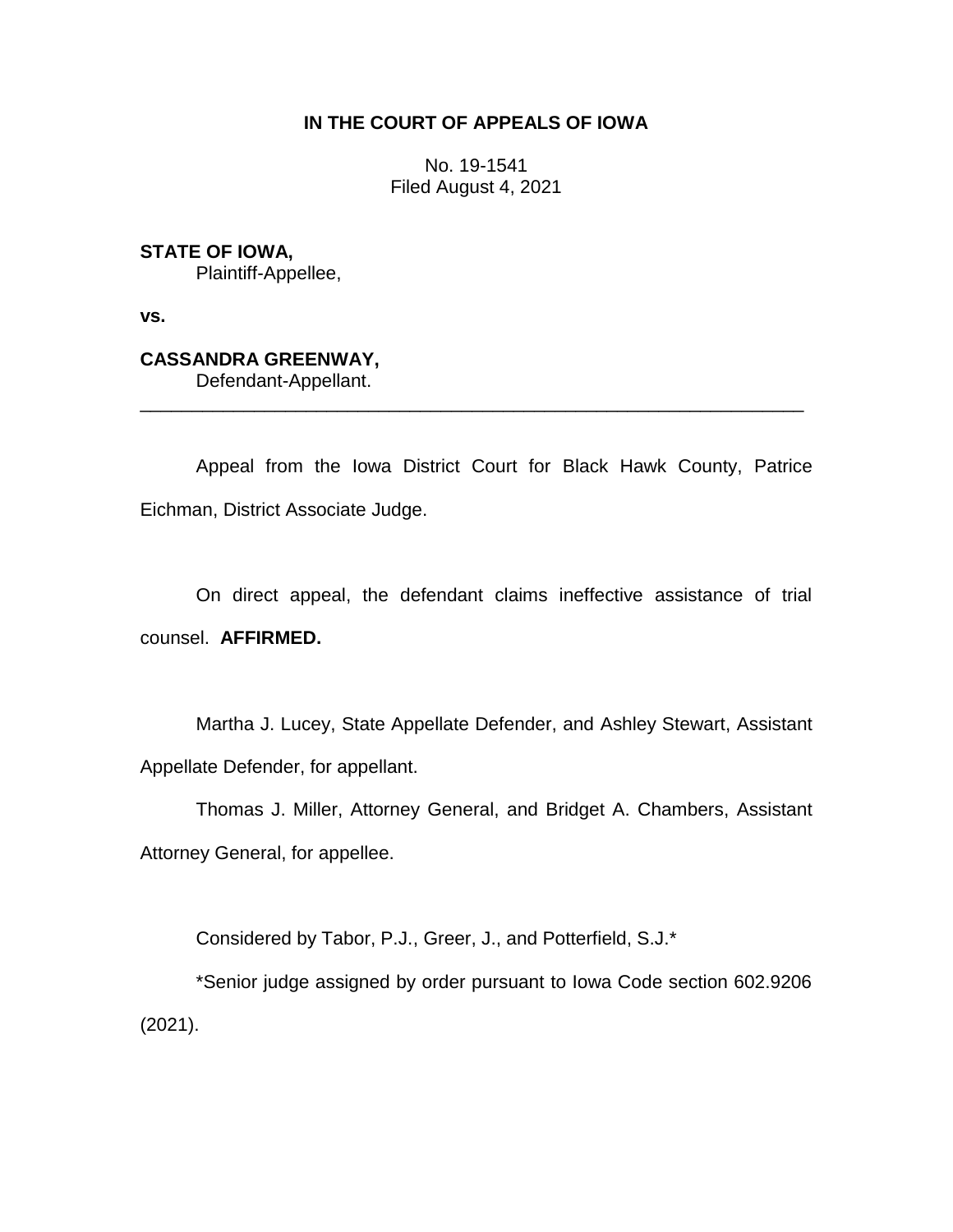## **POTTERFIELD, Senior Judge.**

Cassandra Greenway was convicted of possession of a controlled substance, second offense, and judgment was entered against her in September 2019. On appeal, Greenway argues trial counsel provided ineffective assistance by failing to file a motion to suppress evidence based on an unconstitutional search by police officers.<sup>1</sup> But Iowa Code section 814.7 (Supp. 2019) prevents us from deciding claims of ineffective assistance on direct appeal from the criminal proceedings.<sup>2</sup> And this statute applies to Greenway's case.<sup>3</sup> *See State v. Tucker*, 959 N.W.2d 140, 145 (Iowa 2021) ("The new legislation applies to this appeal because judgment and sentence was entered after the effective date of the bill.").

Recognizing the hurdle created by the amended statute, Greenway argues section 814.7 is unconstitutional, challenging the statute in a number of ways. First, she challenges the statute for violating the separation-of-powers doctrine.

 $\overline{a}$ 

<sup>&</sup>lt;sup>1</sup> In the alternative, Greenway asks us to adopt the plain error doctrine. Appellants have repeatedly asked our court to adopt the doctrine and heretofore, as recently as a couple of months ago, our supreme court has declined. *See State v. Treptow*, 960 N.W.2d 98, 109 (Iowa 2021) ("[The appellant] argues[] this court should adopt plain error review. We are disinclined to do so. We have repeatedly rejected plain error review and will not adopt it now."). We are not at liberty to overturn supreme court precedent. *State v. Hastings*, 466 N.W.2d 697, 700 (Iowa 1990).

 $2$  The statute, which took effect July 1, 2019, provides:

An ineffective assistance of counsel claim in a criminal case shall be determined by filing an application for postconviction relief pursuant to chapter 822. The claim need not be raised on direct appeal from the criminal proceedings in order to preserve the claim for postconviction relief purposes, and *the claim shall not be decided on direct appeal from the criminal proceedings.*

Iowa Code § 814.7 (emphasis added).

<sup>&</sup>lt;sup>3</sup> In another appeal before our court, Greenway challenges her conviction for second-degree theft by raising a claim of ineffective assistance of counsel. As in this case, we are unable to decide her claim on direct appeal. *See State v. Greenway*, No. 19-1555, 2021 WL \_\_\_\_\_\_, at \*\_ (Iowa Ct. App. Aug 4, 2021).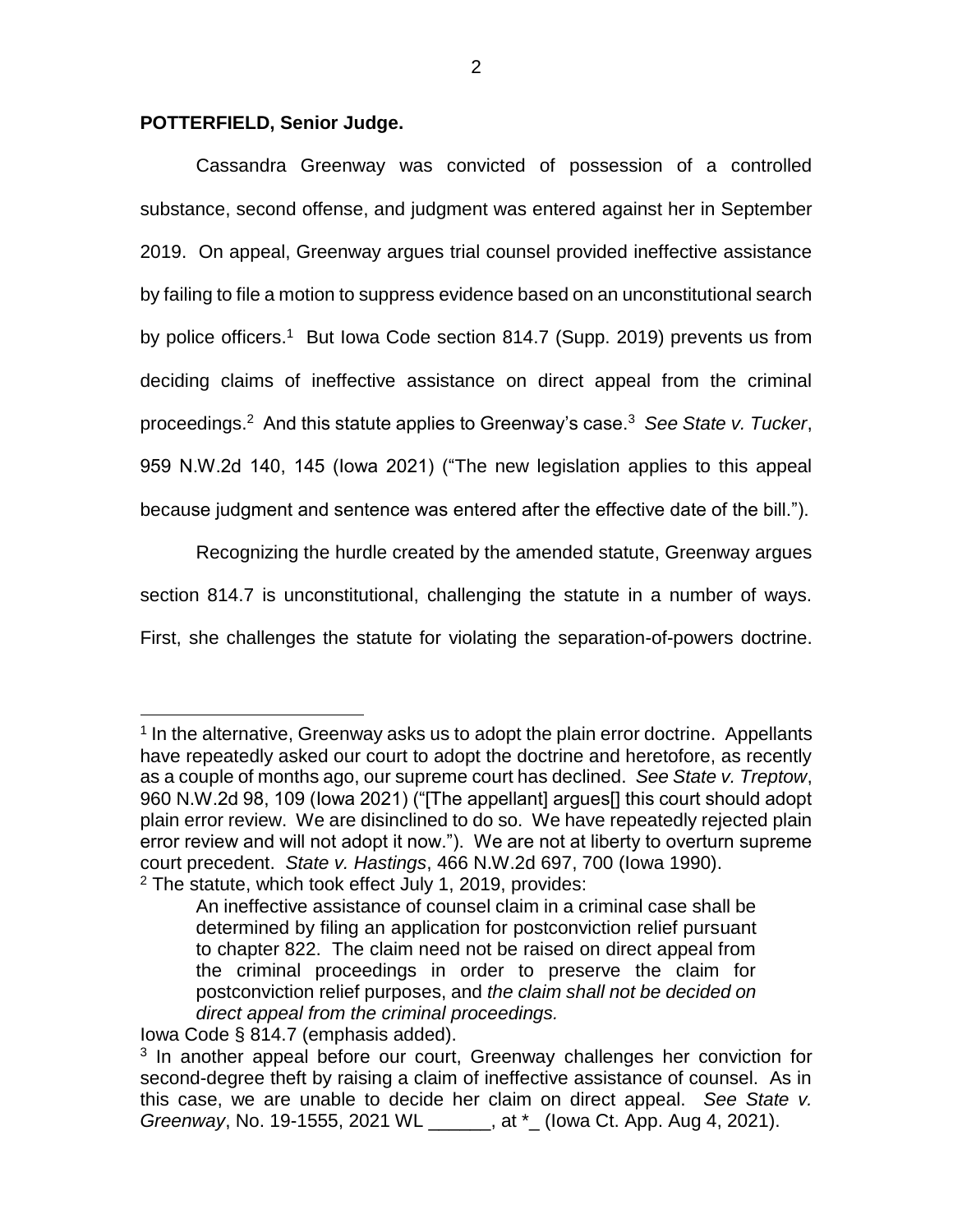*See id.* at 148 ("'The division of the powers of government into three different departments—legislative, executive, and judicial—lies at the very foundation of our constitutional system.' The 'historic concept of separation of powers to safeguard against tyranny' is memorialized in the Iowa Constitution.'" (citation omitted)); *see also* Iowa Const. art. III, Three Separate Departments, § 1. But our supreme court has already determined "section 814.7 does not violate the separation-of-powers doctrine," so this challenge fails. *Tucker,* 959 N.W.2d at 151.

Next, Greenway asserts section 814.7 is unconstitutional because it violates her right to equal protection under the law. *See* U.S. Const. amend. XIV, § 1, Iowa Const. art. I, § 6. "The first step in our equal protection analysis is to determine whether the challenged law makes a distinction between similarly situated individuals with respect to the purposes of the law." *Treptow*, 960 N.W.2d at 104. Greenway claims the law distinguishes between those defendants who have been convicted based upon insufficient evidence who were properly represented and those who were improperly represented. But again, our supreme court has already considered this argument. It concluded "those asserting claims other than a claim of ineffective assistance of counsel are not similarly situated to those asserting claims of ineffective assistance of counsel." *Id.* at 106. "A claim of ineffective assistance of counsel is more than an error preservation device; it is a substantive legal claim with its own elements." *Id.* And "[i]t is not unconstitutional or even unreasonable to treat as similarly situated only those parties whose cases are 'factually and legally similar' and 'share similar procedural histories.'" *Id.*  (citation omitted). Because Greenway's argument is not based on "similarly situated individuals," her equal protection argument fails. *See State v. Dudley*, 766